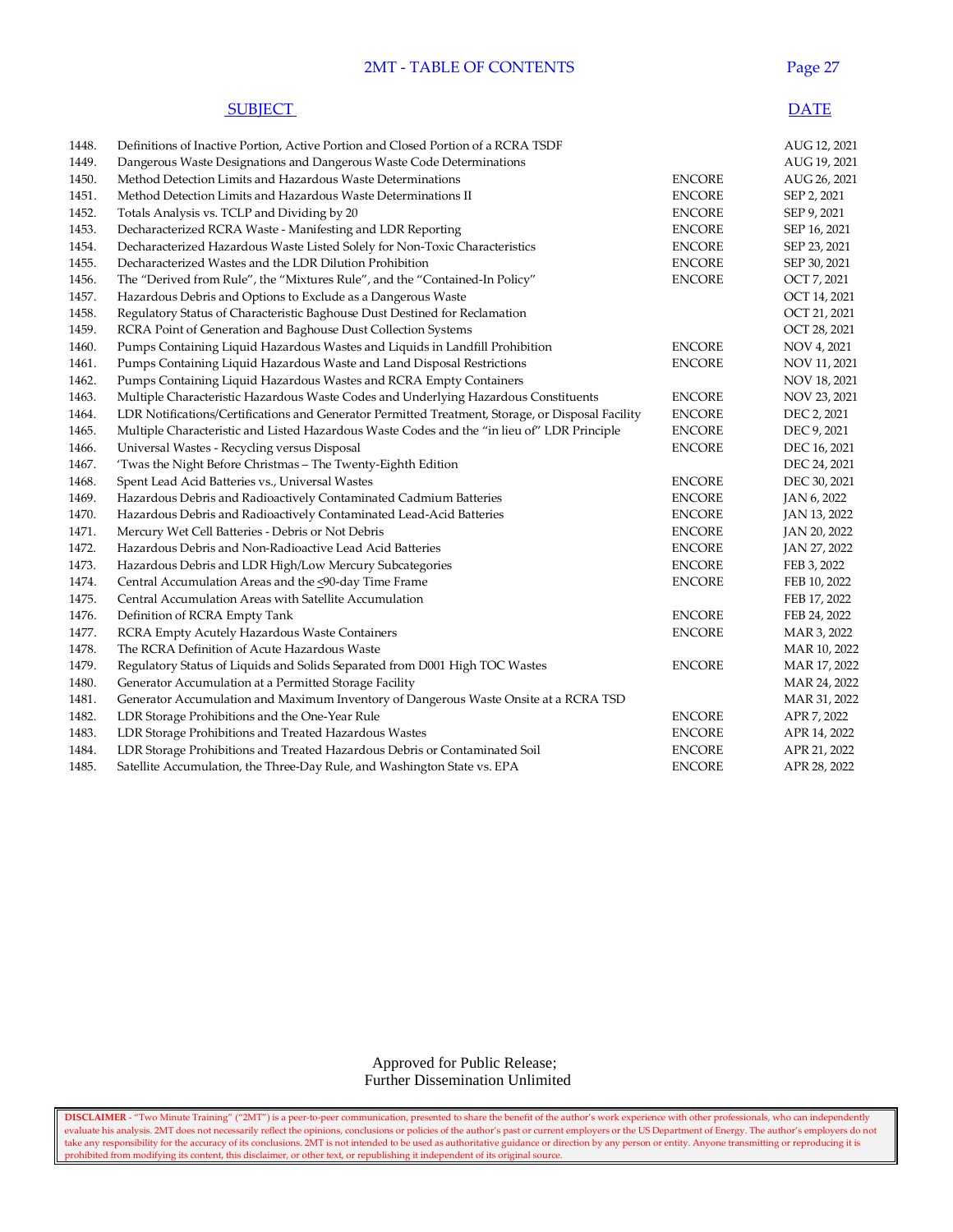### **TWO MINUTE TRAINING**

## **TO:** *CENTRAL PLATEAU CLEANUP COMPANY*

**FROM:** *PAUL W. MARTIN, RCRA Subject Matter Expert CPCCo Environmental Protection, Hanford, WA*

#### **SUBJECT:** *SATELLITE ACCUMULATION, THE THREE-DAY RULE, AND WASHINGTON STATE VS. EPA*

# **DATE:** *APRIL 28, 2022*

| <b>CPCCo Projects</b>   | <b>CPCCo Functionals</b> | <b>HMIS</b>         | <b>Hanford</b>      | <b>Other Hanford</b>  | <b>Other Hanford</b> |
|-------------------------|--------------------------|---------------------|---------------------|-----------------------|----------------------|
|                         |                          |                     | <b>Laboratories</b> | <b>Contractors</b>    | <b>Contractors</b>   |
| <b>Tania Bates</b>      | <b>Jeff Bramson</b>      | Morgan Baker        |                     |                       |                      |
| Theresa Boles           | <b>Bob Bullock</b>       | <b>Brett Barnes</b> | Dean Baker          | <b>Bill Bachmann</b>  | Dan Saueressig       |
| <b>Justin Bolles</b>    | Frank Carleo             | Mike Demiter        | Linda Conlin        | <b>Scott Baker</b>    | Lana Strickling      |
| <b>James Brack</b>      | <b>Bob Cathel</b>        | Kip George          | Garrett Knutson     | Michael Carlson       | <b>Joelle Moss</b>   |
| <b>Rene Catlow</b>      | Danielle Collins         | Jerry Cammann       | Eric Van Mason      | Paul Crane            | Greg Varljen         |
| Peter Ceton             | <b>Stacy Cutter</b>      | Kelly Elsethagen    |                     | Tina Crane            | Robin Varljen        |
| Richard Clinton         | <b>Jeanne Elkins</b>     | Garin Erickson      | DOE RL, ORP, WIPP   | Ron Del Mar           | Julie Waddoups       |
| Patty Drago             | <b>Ionathan Fullmer</b>  | Katie Hall          |                     | <b>John Dorian</b>    | Jay Warwick          |
| Paul Fernandez          | Randal Fox               | Dashia Huff         | Duane Carter        | Mark Ellefson         | Ted Wooley           |
| Ryan Fisher             | <b>Bailey Hardy</b>      | Mark Kamberg        | Ingrid Colton       | Darrin Faulk          |                      |
| <b>Andrew Getz</b>      | Steve Heninger           | <b>Jon McKibben</b> | Tony McKarns        | <b>James Hamilton</b> |                      |
| Cory Grabeel            | John Hultman             | Saul Martinez       | Allison Wright      | Leah Hare             |                      |
| Lawanda Grow            | Julie Johanson           | Matt Mills          |                     | Andy Hobbs            |                      |
| Char Hall               | Mitch Marrott            | Carly Nelson        |                     | Stephanie Johansen    |                      |
| Stuart Hildreth         | Morgan Matson            | Eric Pennala        |                     | Ryan Johnson          |                      |
| Sarah Horn              | Stewart McMahand         | Jon Perry           |                     | Megan Lerchen         |                      |
| Aprill Jivelekas        | Carlie Michaelis         | Dave Richards       |                     | Mike Lowery           |                      |
| Sasa Kosjerina          | <b>Brian Mitcheltree</b> | Christina Robison   |                     | Michael Madison       |                      |
| William Krueger         | Anthony Nagel            | Christian Seavoy    |                     | <b>Terri Mars</b>     |                      |
| Richard Lipinski        | Chris Plager             | David Shaw          |                     | Cary Martin           |                      |
| <b>Stuart Mortensen</b> | Linda Petersen           | John Skoglie        |                     | <b>Steve Metzger</b>  |                      |
| <b>Edward Myers</b>     | <b>Brent Porter</b>      | Greg Sullivan       |                     | Tony Miskho           |                      |
| <b>Trey Reppe</b>       | Sean Sexton              |                     |                     | Tom Moon              |                      |
| Melissa Sahm-dame       | Dave Shea                |                     |                     | Chuck Mulkey          |                      |
| Seth Slater             | Deborah Singleton        |                     |                     | Michelle Oates        |                      |
| Phil Sheely             | Dale Snyder              |                     |                     | Kirk Peterson         |                      |
| <b>Jeff Westcott</b>    | Dave St. John            |                     |                     |                       |                      |
| Richard Willson         | Kat Thompson             |                     |                     |                       |                      |
| Nick Wood               | Daniel Turlington        |                     |                     |                       |                      |
| Jon Wright              | <b>Britt Wilkins</b>     |                     |                     |                       |                      |
|                         | Jennifer Williams        |                     |                     |                       |                      |
|                         |                          |                     |                     |                       |                      |
|                         |                          |                     |                     |                       |                      |

 Approved for Public Release; Further Dissemination Unlimited

**DISCLAIMER** - "Two Minute Training" ("2MT") is a peer-to-peer communication, presented to share the benefit of the author's work experience with other professionals, who can independently evaluate his analysis. 2MT does not necessarily reflect the opinions, conclusions or policies of the author's past or current employers or the US Department of Energy. The author's employers do not take any responsibility for the accuracy of its conclusions. 2MT is not intended to be used as authoritative guidance or direction by any person or entity. Anyone transmitting or reproducing it is prohibited from modifying its content, this disclaimer, or other text, or republishing it independent of its original source.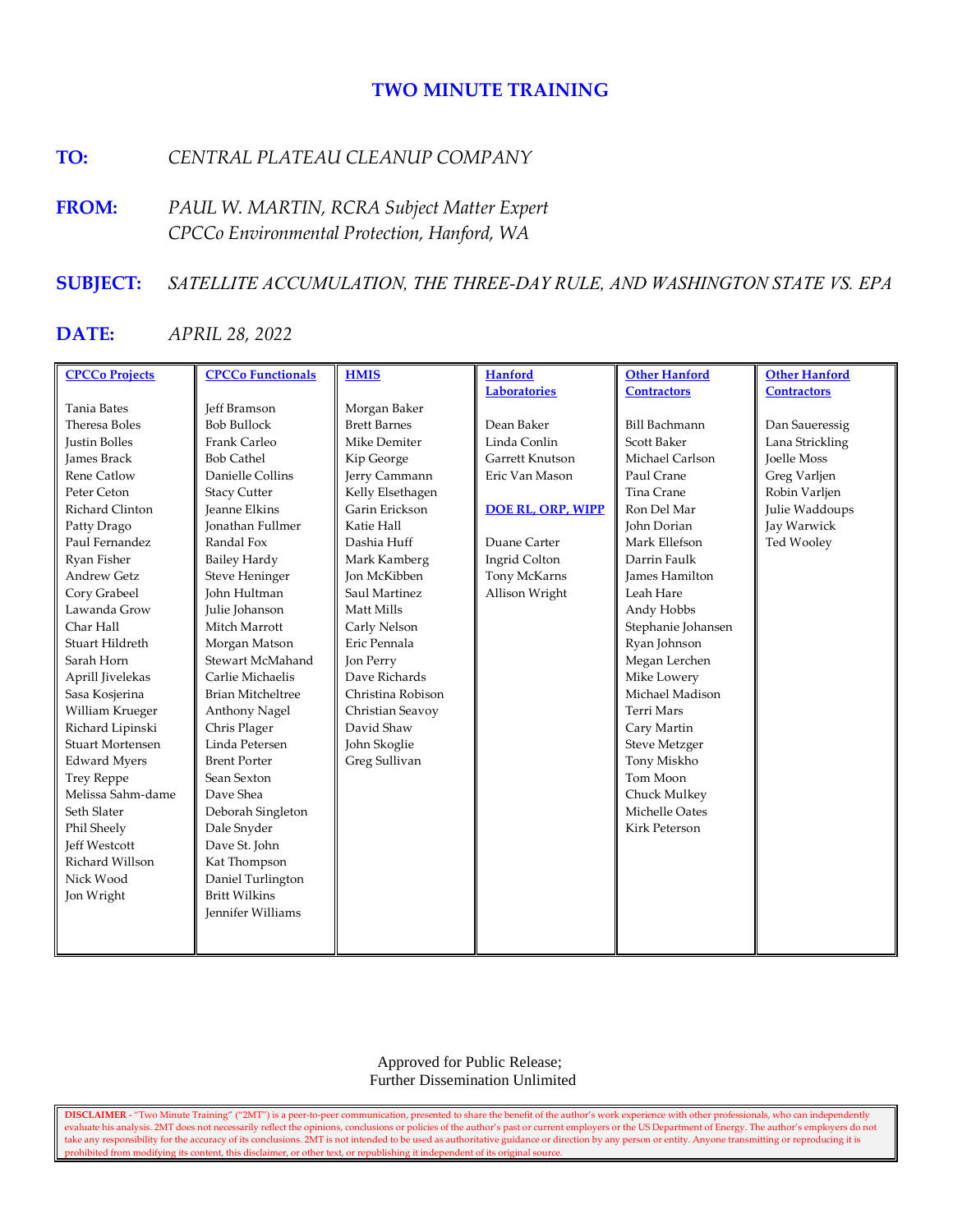#### **TWO MINUTE TRAINING**

- **SUBJECT:** Satellite Accumulation, the Three-Day Rule, and Washington State vs. EPA
	- **Q:** A questionable out-of-state consultant tells one of our Washington State customers that per the Federal regulations at  $40$  CFR 262.15(a)(6)(iii), when nonacutely hazardous waste meets the 55-gallon limit at a satellite accumulation area (SAA), the container must be marked with the accumulation date and moved within three days to a <90-day, Central Accumulation Area (CAA) or a RCRA permitted/ interim status waste storage facility. The consultant also says that upon arrival at the customer's CAA, the customer can re-date the container for the <90-day date of accumulation requirement and essentially have up to 93 days of total accumulation. If the customer followed the consultant's advice, would the customer be complying with the Washington Administrative Cod[e \(WAC\) 173-303-174,](https://app.leg.wa.gov/WAC/default.aspx?cite=173-303-174) "Satellite accumulation area regulations for medium quantity generators and large quantity generators".
	- **A:** The questionable consultant is correct that the Federal regulations at 40 CFR 262.15(a)(6)(iii) require the generator to date the SAA container when the accumulation limit is met and move the waste within 3 days to an onsite CAA. Then per 40 CFR 262.15(a)(6)(ii)(A), the generator re-dates the container with a <90-day date of accumulation. This is supported by an EPA memo dated, March 17, 2004, [\(RO 14703\)](https://rcrapublic.epa.gov/rcraonline/details.xhtml?rcra=14703) which states:

*"This means that an LQG* (large quantity generator) *has up to 93 days and an SQG* (small quantity generator) *has up to 183 days for on-site accumulation time once 55 gallons of hazardous waste (or 1 quart of acute hazardous waste) has been exceeded at the SAA - up to three days in the SAA, followed by up to 90 or 180 days in the central accumulation area."*

However, the Washington State regulations a[t WAC 173-303-200\(](https://app.leg.wa.gov/WAC/default.aspx?cite=173-303-200)2)(b)(iii) specifically state:

*"For the purposes of this section, the ninety-day accumulation period begins on the date that: The generator exceeds its satellite accumulation limits prescribed in WAC 173-303-174(1)."*

This means that the WA State generator has 90 days of total accumulation beginning when the SAA accumulation limit is exceeded. WA State does not allow 3 + 90 days of total accumulation. Therefore, if our Washington State customer followed the advice of the questionable consultant and re-dated the SAA container upon arrival at the onsite CAA, the customer would not be complying with WAC 173-303-174.

#### **SUMMARY:**

- **L** When an SAA accumulation limit is met, the waste must be dated and then moved within 3 days to a <90-day accumulation area (or an interim status or final status permitted storage facility).
- 40 CFR 262.15(a)(6)(iii) gives generators 93 days of accumulation when the 3-day and  $\leq$ 90-day requirements are added together.
- WAC 173-303-200(2)(b)(iii) specifically limits generators to a total of 90 days of accumulation, i.e., the SAA date for exceeding the accumulation limit is also the  $\leq$ 90-day date of accumulation.

Excerpts from 40 CFR 262.15, the March 17, 2004, EPA memo, WAC 173-303-174 and WAC 173-303-200 are attached to the e-mail. If you have any questions, please contact me at Paul W\_Martin@rl.gov or at (509) 376-6620.

| <b>FROM:</b> | Paul W. Martin                                                                    | DATE: | 4/28/2022 | FILE: 2MT\2022\042822.rtf                                                                                                                                                                                                | PG: |
|--------------|-----------------------------------------------------------------------------------|-------|-----------|--------------------------------------------------------------------------------------------------------------------------------------------------------------------------------------------------------------------------|-----|
|              |                                                                                   |       |           |                                                                                                                                                                                                                          |     |
|              |                                                                                   |       |           | <b>DISCLAIMER</b> - "Two Minute Training" ("2MT") is a peer-to-peer communication, presented to share the benefit of the author's work experience with other professionals, who can independently evaluate his           |     |
|              |                                                                                   |       |           | analysis. 2MT does not necessarily reflect the opinions, conclusions or policies of the author's past or current employers or the US Department of Energy. The author's employers do not take any responsibility for the |     |
|              |                                                                                   |       |           | cecuracy of its conclusions. 2MT is not intended to be used as authoritative guidance or direction by any person or entity. Anyone transmitting or reproducing it is prohibited from modifying its content, this         |     |
|              | disclaimer, or other text, or republishing it independent of its original source. |       |           |                                                                                                                                                                                                                          |     |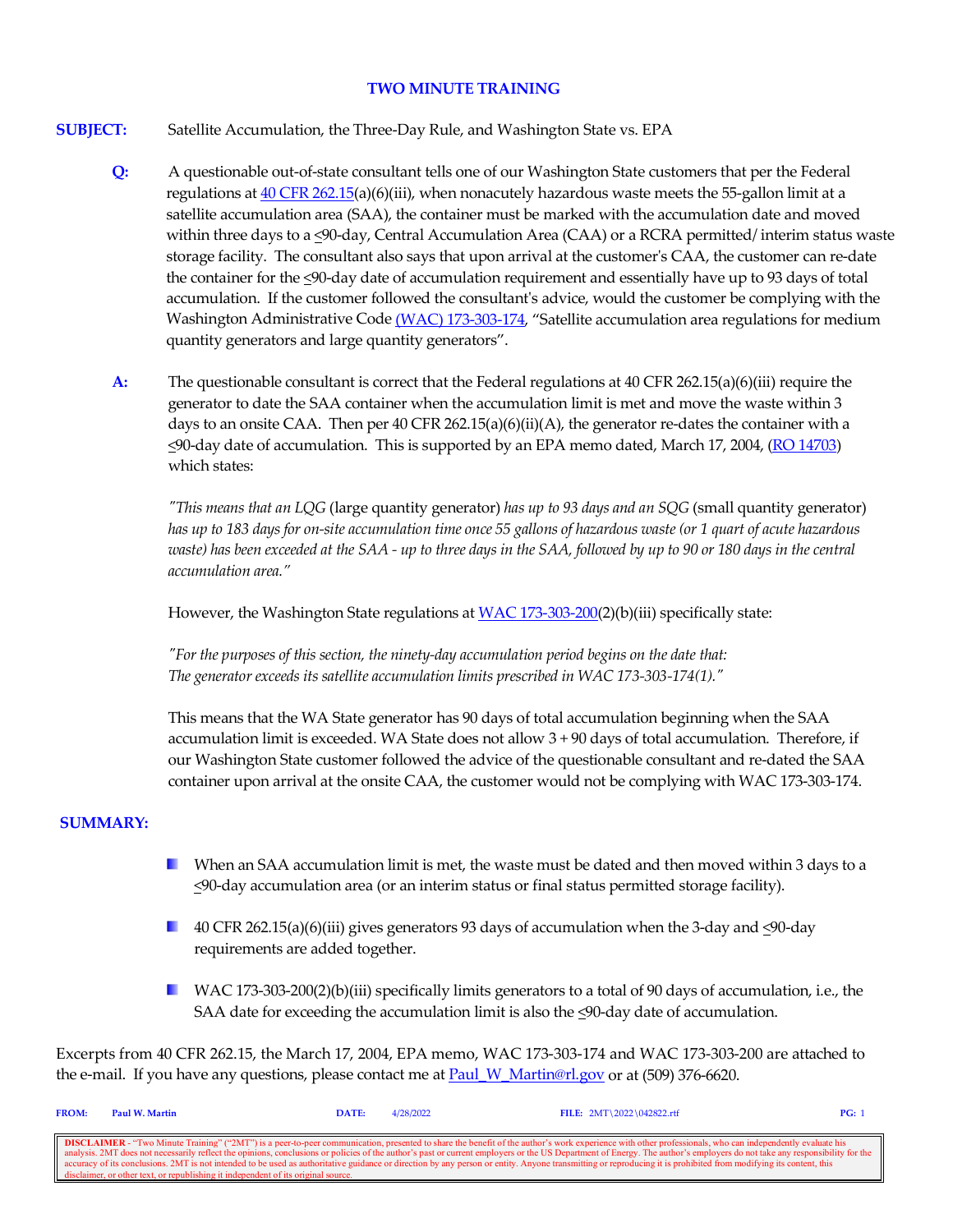#### **TWO MINUTE TRAINING - ATTACHMENT**

**SUBJECT:** Satellite Accumulation, the Three-Day Rule, and Washington State vs. EPA

#### **40 CFR 262.15 Satellite accumulation area regulations for small and large quantity generators**

(a) A generator may accumulate as much as 55 gallons of non-acute hazardous waste and/or either one quart of liquid acute hazardous waste listed in §261.31 or §261.33(e) of this chapter or 1 kg (2.2 lbs) of solid acute hazardous waste listed in §261.31 or §261.33(e) of this chapter in containers at or near any point of generation where wastes initially accumulate which is under the control of the operator of the process generating the waste, without a permit or interim status and without complying with the requirements of parts 124, 264 through 267, and 270 of this chapter, provided that all of the conditions for exemption in this section are met. A generator may comply with the conditions for exemption in this section instead of complying with the conditions for exemption in §262.16(b) or §262.17(a), except as required in §262.15(a)(7) and (8). The conditions for exemption for satellite accumulation are:

(6) A generator who accumulates either acute hazardous waste listed in §261.31 or §261.33(e) of this chapter or non-acute hazardous waste in excess of the amounts listed in paragraph (a) of this section at or near any point of generation must do the following:

(i) Comply within **three consecutive calendar days** with the applicable central accumulation area regulations in §262.16(b) or §262.17(a), or

(ii) Remove the excess from the satellite accumulation area within **three consecutive calendar days** to either:

(A) A central accumulation area operated in accordance with the applicable regulations in §262.16(b) or  $$262.17(a);$ 

(B) An on-site interim status or permitted treatment, storage, or disposal facility, or

(C) An off-site designated facility; and

(iii) During the **three-consecutive-calendar-day** period the generator must continue to comply with paragraphs (a)(1) through (5) of this section. The generator must mark or label the container(s) holding the excess accumulation of hazardous waste with the date the excess amount began accumulating.

#### **EPA Memo Dated 3/17/2004, "Frequently Asked Questions about Satellite Accumulation Areas" Excerpt**

**Question:** If a generator accumulates more than 55 gallons of hazardous waste (or 1 quart of acute hazardous waste) at an SAA, when should the generator date the container(s)? When 55 gallons of hazardous waste (or 1 quart of acute hazardous waste) is exceeded, or when the container is moved to the central accumulation area?

**Answer:** When 55 gallons of hazardous waste (or 1 quart of acute hazardous waste) is exceeded in an SAA, the generator needs to date the container, so that the generator can move the excess to the 90-day or 180-day area within three days  $(262.34(c)(2))$ . Then when 3 days have passed, or when the container is moved to the central accumulation area, the generator needs to date the container again, so that it can be moved off-site within 90 or 180 days (262.34(a)(2) and 262.34(d)(4), respectively. (Of course, the container does not need to be dated after it is removed from the SAA if the excess waste is moved directly to a permitted or interim status unit.) This means that an LQG has up to 93 days and an SQG has up to 183 days for on-site accumulation time once 55 gallons of hazardous waste (or 1 quart of acute hazardous waste) has been exceeded at the SAA - up to three days in the SAA, followed by up to 90 or 180 days in the central <mark>accumulation area.</mark>

[http://yosemite.epa.gov/osw/rcra.nsf/0c994248c239947e85256d090071175f/0AC9E15424B2897D8525770600609793/\\$file/14703.pdf](http://yosemite.epa.gov/osw/rcra.nsf/0c994248c239947e85256d090071175f/0AC9E15424B2897D8525770600609793/$file/14703.pdf)

**FROM: Paul W. Martin DATE:** 4/28/2022 **FILE:** 2MT\2022\042822.rtf **PG:** 2

**DISCLAIMER** - "Two Minute Training" ("2MT") is a peer-to-peer communication, presented to share the benefit of the author's work experience with other professionals, who can independently evaluate his analysis. 2MT does n accuracy of its conclusions. 2MT is not intended to be used as authoritative guidance or direction by any person or entity. Anyone transmitting or reproducing it is prohibited from modifying its content, this disclaimer, or other text, or republishing it independent of its original source.